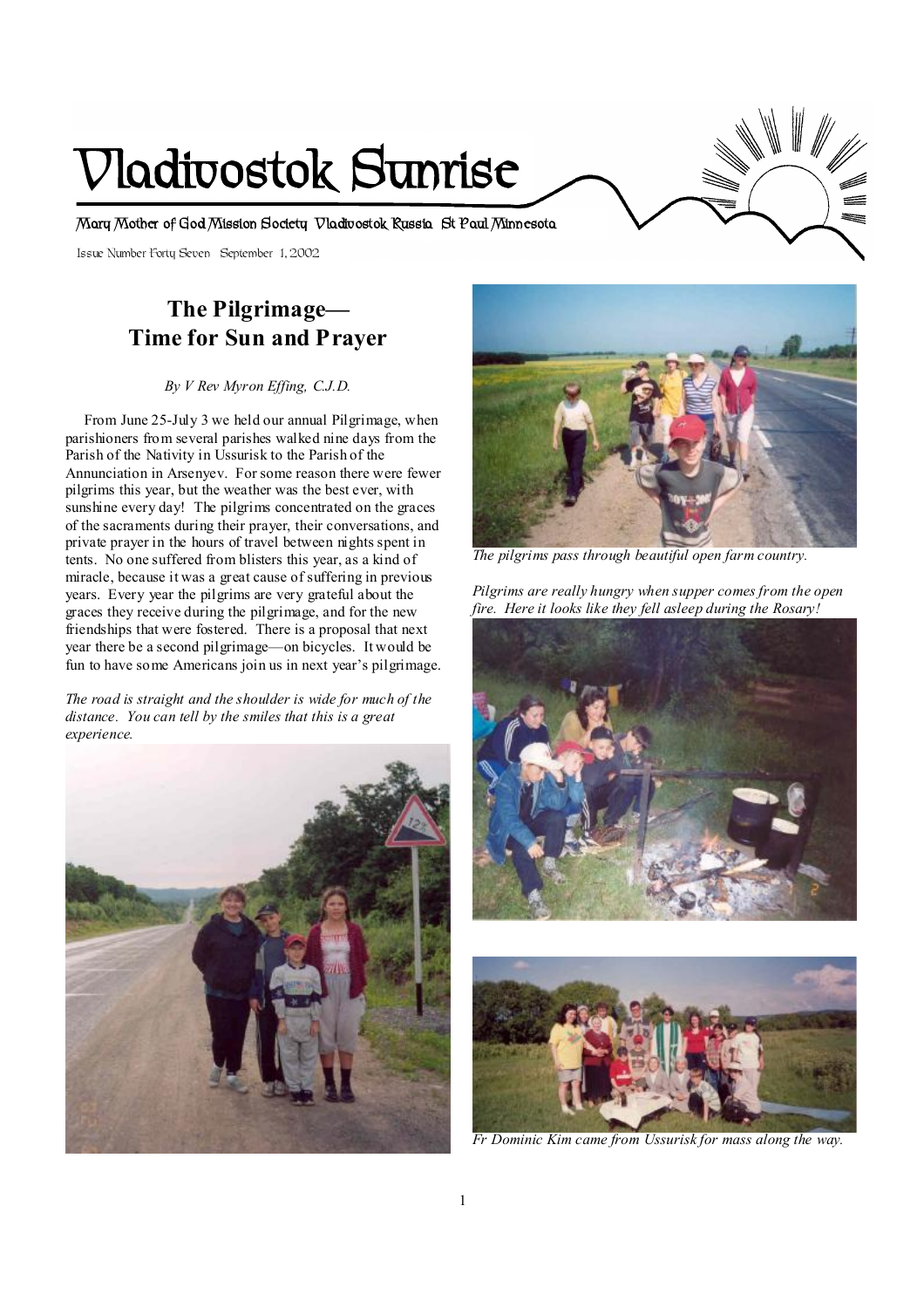# **Youth Conference 2002**

#### *By V Rev Myron Effing, C.J.D.*

One of our parishioners, Asya Shevchenko, was selected by European benefactors to go to the Internation Youth Conference in Toronto with Pope John Paul II. The rest of the young adults of our parishes were invited by the Parish of the Transfiguration of Blagoveschensk to hold the 2002 Far Eastern Catholic Youth Conference in their city. I had founded the parish nine years ago, but the Divine Word Fathers had taken it over four years ago, and so I would be going back for the first time since then.



*Morning Prayer began the day of the Youth Conference.* 

I could not attend the whole conference because of the need to be in Vladivostok on Sundays, but my four days there were very refreshing. I noticed that Blagoveschensk is cleaner and brighter than it was, that the Chinese city of Hai Hei just across the Amur River has also grown "up" in



*Participants take a morning swim in the Amur River with the Chinese city of Hai Hei in the background.* 

skyscrapers, and the flowers were blooming everywhere and the air is sparkling clean. It was especially nice to see the Zeya River again—surely one of the cleanest in the world

with absolutely clean sandy beaches. The young adults also enjoyed their sometimes twice-daily swims. The city has one of the finest museums in our area, but the old Catholic church most especially invited us to visit. It had been built in two stages before the Revolution in 1917, but was confiscated as were all Catholic churches by the government in the antireligion campaigns. After being used as a barn for horses for many years, it was given over to the Orthodox Church during WWII, and has served the local Orthodox parish church all these years. The Catholic parish hopes to again own it soon as the Orthodox complete their new cathedral. I've promised to return for the reblessing of the church when that happens.



*The new Orthodox Cathedral, with Svetlana Pisarenko.* 

*Mass in the parish chapel, which is an old chemical laboratory.*



 It is always a pleasure to visit Blagoveschensk—the city name means "Annunciation"—in order to experience a truly pleasant Russian city. The Youth Conference! We had many speakers on many topics, including our vocation in life, Natural Family Planning, alcoholism and drug abuse, but we tried to examine another really major Russian problem: How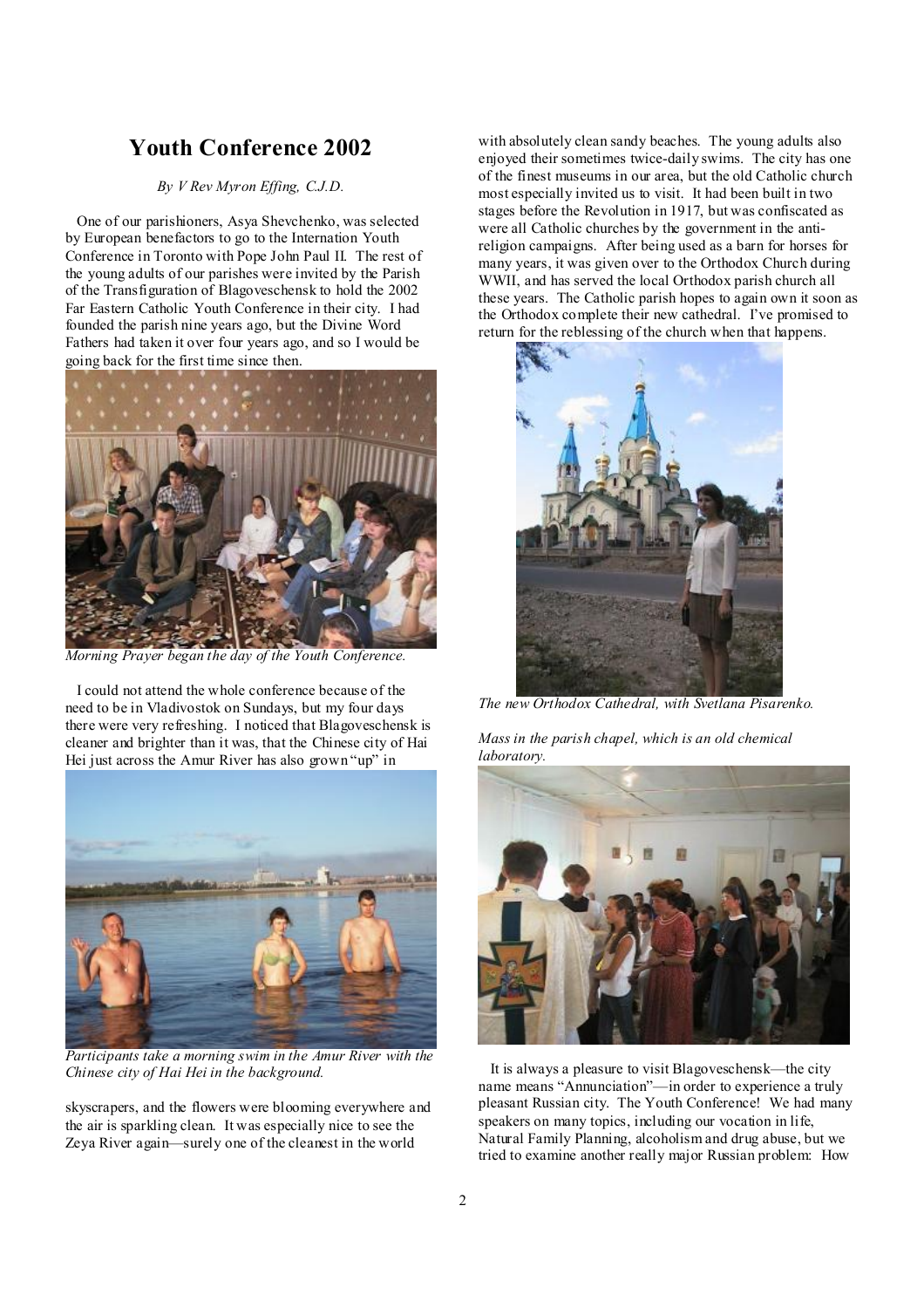

*Sister Evgenia in the role of the Good Samaritan.* 

*Fr Vladimir Sek, the pastor in Blagoveschensk.* 





*Roundtable discussions of the day's topics finished each day.* 

to promote the health and welfare--especially spiritual welfare--of the Russian male, who had been so sidelined by socialism, by easy divorce, by the abortion of his children over which he had no control, by alcoholism, and now by new economic realities that he was not prepared to meet.

I'm hoping we have some new ideas that will help bring him back to church and back to family life.



*Perhaps the Chinese-Russian border will welcome us back to Blagoveschensk some day.* 

# **How to Communicate with Us**

#### **Office in Russia:**

**Phone:** (011-7)-4232-26-96-14 **FAX:** (011-7)-4232-26-96-16 **E-mail:** [myron@catholic.vladivostok.ru](mailto:myron@catholic.vladivostok.ru) [daniel@catholic.vladivostok.ru](mailto:daniel@catholic.vladivostok.ru) **Internet:** Russian language: <http://www.catholic.vladivostok.ru>

Please do **not** send any **donations** of any kind directly to Russia. For donation information, see below.

#### **Office in America:**

**Phone and FAX:** (651)227-0208 and (651)690-5139 **E-mail:** [usoffice@vladmission.org](mailto:usoffice@vladmission.org) **Internet:** English language: <http://www.vladmission.org>

**Donations** of money and **letters** should be sent to: Mary Mother of God Mission Society 1854 Jefferson Ave St Paul MN 55105-1662

Or you can donate from your credit card through our web site. Your donations are tax-deductible. You will receive any required receipt for IRS tax purposes by return mail.

**Donations** in kind. If you have items that you think we can use, please contact Mrs Sandra Sonnen at the Mission Office in St Paul giving a complete list of items.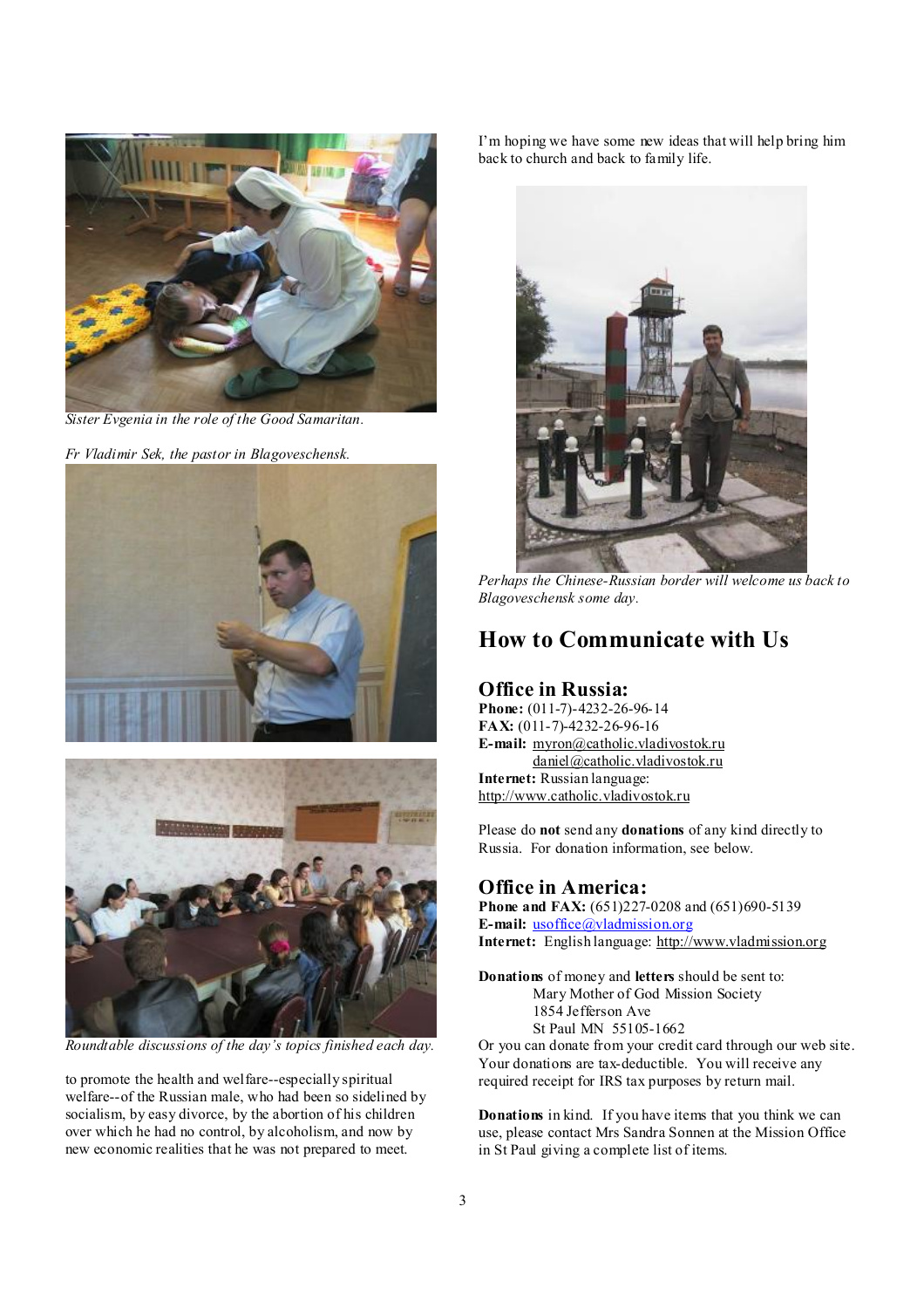#### **Seven Facets of America: What do Russians see when they visit?**

*by Kristina Pavlova CARITAS Women's Support Centers of Vladivostok tr by V Rev Myron Effing, C.J.D.* 

This year God gave me a special gift through the Virgin Mary (I believe it was exactly through her.) During the summer a friend of our parish Dr Chris Kahlenborn sent me notice by electronic mail that in October the international organization Heartbeat would have its annual conference for directors of crisis pregnancy centers. He advised me to write to them, even though he wasn't sure something would come of it. I wrote, and immediately they replied not only with an invitation but with a promise to pay for my expenses including the long flight. Without that, of course I couldn't go. Up until the last minute I didn't believe I'd go, especially after the events of September 11.

But on October 20 of this year Isuccessfully landed at the Los Angeles International Airport where Lloyd and Kathy, a handsome elderly American couple, met me and took me to their home in Torrance where I spent the weekend.

My **first impression** which struck me already in the airport was all the American flags. They were everywhere, from trucks on the runways to clothing to cars in the street, on the homes, stores, and schools, and even on agricultural instruments. Patriotism in America is emphatic. I asked Lloyd why, knowing that many non-Americans don't understand American pride in themselves and their country and are thinking the same thing. Lloyd said, "We simply are proud of what we have."

After having lived three weeks in the USA and having felt American life itself, I understood that that pride is simply love for one's country, something like the love of a mother who puts all her strength into the development of her child and is glad to see his achievements. American patriotism also shows itself in connection with its history. Every American airport has its own museum display of its own development, something you won't find in a single Russian airport. Actually all museums in America are in excellent condition, and families visit them on weekends. That isn't a typical service of Russian museums.

The ecology of America was my **second impression.** You can find dirt even in America, especially in certain parts of the cities which remind me of my own country. But in the parts where regular Americans live you right away see high standards. Most families live in their own homes, around which they mow their lawns and plant a sea of flowers. Nobody waits for somebody else to care for their yards. Every week each family cleans its own area independently. Each home has its own style where each homemaker shows his taste and imagination, something not possible in Russia where only the very rich can own their own homes and

where most families live in apartments and struggle with their neighbors because of the tight quarters and noise heard through thin walls. And so in Russia there aren't beautiful homes and innovative homeowners.

In America high standards exists also in connection with nature. Every plot of land is cultivated. In Dayton, Ohio where I spent the third week of my stay, for example, squirrels run in the yards like cats do in Russia. Every home has its "family" tree which the family takes care of for decades. In California at Lloyd and Kathy's home it was a great palm, and in Kettering, Ohio at George and Joan Riess' it was a big bushy pine. In general, America loves flowers. Never in my life did Isee so many flowers, eucalypses, palms, and orange trees.

My first week of my visit I was in Glendale, California not far from Los Angeles where I attended the conference. My general impression of the conference can be summed up in two words: Lots of information and lots of new experiences which



*Kristina edits the newsletter of our Women's Support Centers "To Receive Life". This issue's feature article was about the importance of fatherhood to children.* 

I'm still continuing to brew over, but things had a Protestant slant. I experienced the spiritual hunger of hours of loud hymn-singing—that is not the kind of practice of prayer that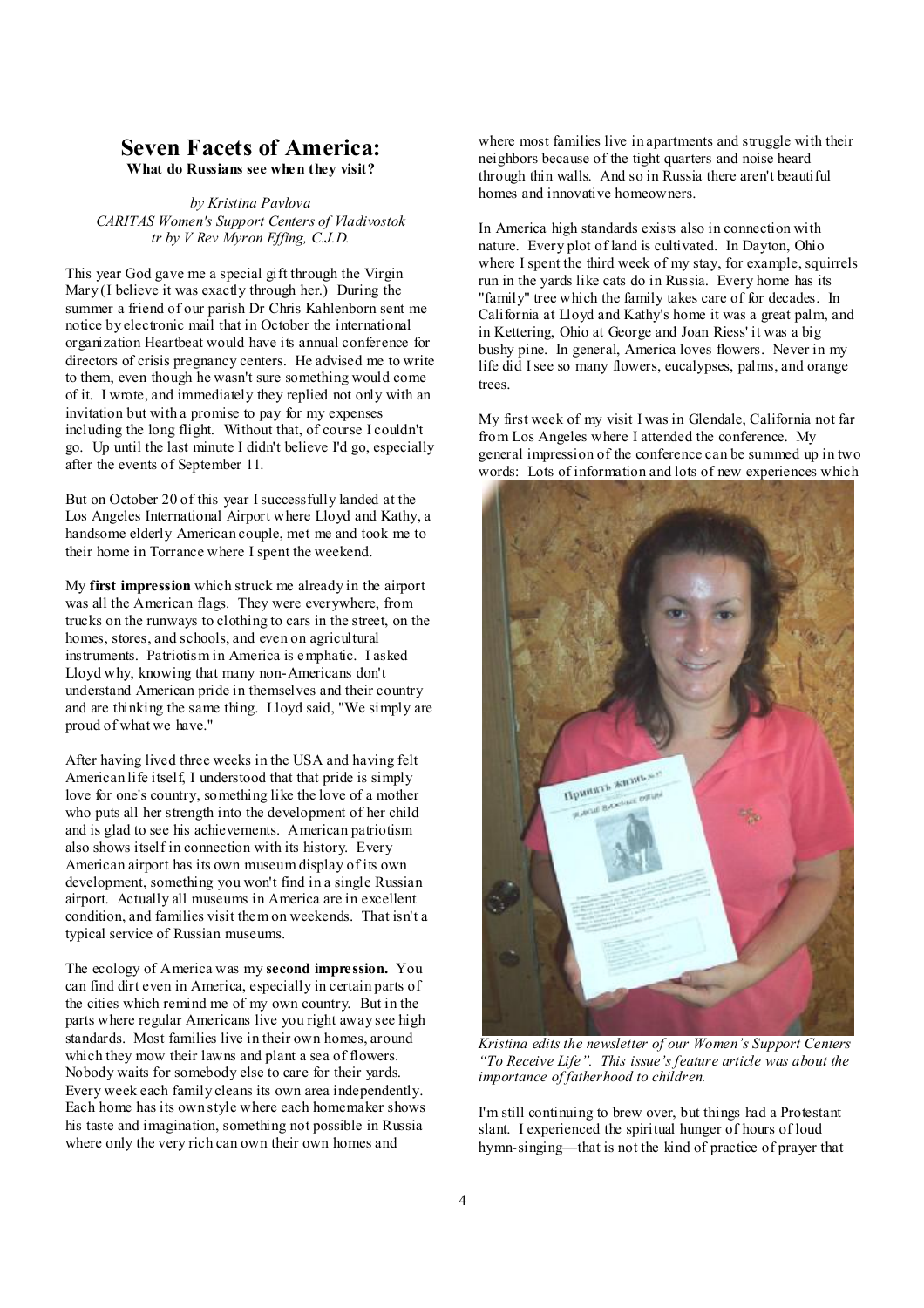I'm accustomed to. It doesn't mean that I'm judgmental about others' means of prayer, but I'm left with a question: If Heartbeat International is an interdenominational organization, then why don't they respect the Catholic tradition of prayer? Two 30-minute morning masses during two weeks simply don'tstretch across all those hours of loud "worship" and hand-clapping.

Now is the time to tell about my **third** and strongest **impression** of America: American Christians. I had the good fortune of seeing this facet of America from several sides. We Russians are accustomed to judge America by television, which speaks very little about the spiritual life of the country. This aspect has deep Christian roots when you consider that the country was founded by Christians. I've heard a lot about liberalism in Christian circles, and I saw such things as girl altar servers in Catholic churches (because many bishops insist that priests choose girls to serve at the altar, and so many boys leave that service because they don't want to be "with girls." I saw Catholic churches that remind me more of aircraft hangers or some kind of factory than houses of the Lord.

On the other hand I met very many really fine orthodox Catholics and beautiful churches where everything speaks of God and where one can almost touch the Holy Spirit. One of those churches is Emmanual Church in Dayton which became like my own home. They even prepared and sang at mass our Russian hymn "Hail, Mary" for my visit, which, of course, brought me to tears. When I went into that bright church and saw all the people on their knees praying the rosary before mass I understood that God loves America. In spite of the liberalism there are many deep believers here, and the pro-life movement is very strong. I never came in touch with such deep faith as in the U.S.A., and I think America continues to exist thanks to these believers.

The whole country prays. Children pray before their classes in school. Parents pray with their children and they pray for children. Many Americans told me that it became like that only after the events of September 11, but I answer them this way: "If you didn't have your family's faith in your heart you wouldn't pray even now. You would simply be afraid." I never noticed that after terrorist explosions and other cateclysms which happened in Russia people went to church!

My **fourth impression** about America is Hollywood and Holloween, although I only got this impression in California and nowhere else. People get ready to celebrate Halloween long before October 31. It seems that this is the most important holiday of the year for California. When I flew in on October 20 there were already decorations of pumpkins, scarey figures, witches on broomsticks, skeletons, minigraveyards, and cobwebs in the yards. At first it was fun, but then Isaw a fat lady with a tight mini-skirt and her face pained with red scarey makeup, and I thought I must be the most intolerant person in the world.

On my last day in California we went to Hollywood. I looked at the houses where famous stars live, walks in their footprints, stared at the fancy store windows of their expensive shops, but I felt a strange emptiness of spirit. How that life is not real! It is like eating a shiney red apple made from papier mache. When I returned to my hotel I was tired of it all.

But thank God that that isn't all of America! It was good that I spent the next two weeks in Ohio which seems to me to be a place of normal life for normal Americans. I was one week in Columbus where I attended an international seminar for director of crisis pregnancy centers, and another week in the home of our friends George and Joan Riess in Kettering near Dayton where I visited the local women's support center which is of major support to our center in Russia.

Here I'd like to speak of the **fifth impression** of America—the wellmeaningness and respect for the person. (Unfortunately not everybody there considers the child in the womb to be a person worthy of respect, just like in Russia.) During my first days in America I felt strange because so many unfamiliar people greeted me on the street. Clerks in stores are crazy to see me and drip with friendliness. After breakfast the waiters in the cafes wish me to have the happiest day of my life. But one quickly gets accustomed to such courtesy, and now back in Russia I miss it. After all, a smile and a kind word don't cost anything, but give so much! I know that in Russia "life is difficult" people are consumed with their problems. People justify themselves that there is nothing worth smiling about. But they are very mistaken. Is it possible to escape from trouble with an ugly expression on your face? It seems to me it is the most irresponsible side of Russians—we don't give a smile.

And we don't respect the dignity of one another. We mob each other on buses. We judge how others are dressed even though it is none of our business. We talk and gossip about the fault of others as if we had the right to speak ill of others. And all the while singing, "I don't know of another country where a person can breathe so freely." In America I rested away from Russia.

My **sixth impression** of America is the attitude to the elderly and the handicapped. In America, age doesn't mean poverty and humiliation as it does in Russia. In fact it is difficult to consider those elderly people to be old since they are so full of life and joy with their 70 or 80 years. They don'tstay home "marking time". They are very busy in their churches, they go to restaurants, they are busy with their kids and grandchildren, have their own fine home and car, they travel and plan parties with their friends (who aren't necessarily old). It is difficult to say that there is old age in America. I didn't see any. And I never saw a young person offend an elderly lady, and never saw any strife between generations. I saw many handicapped people who don't hide at home. They are also active and joyful like normal people.

And finally my **seventh impression**: the American family. I know that Americans are very concerned about divorce and the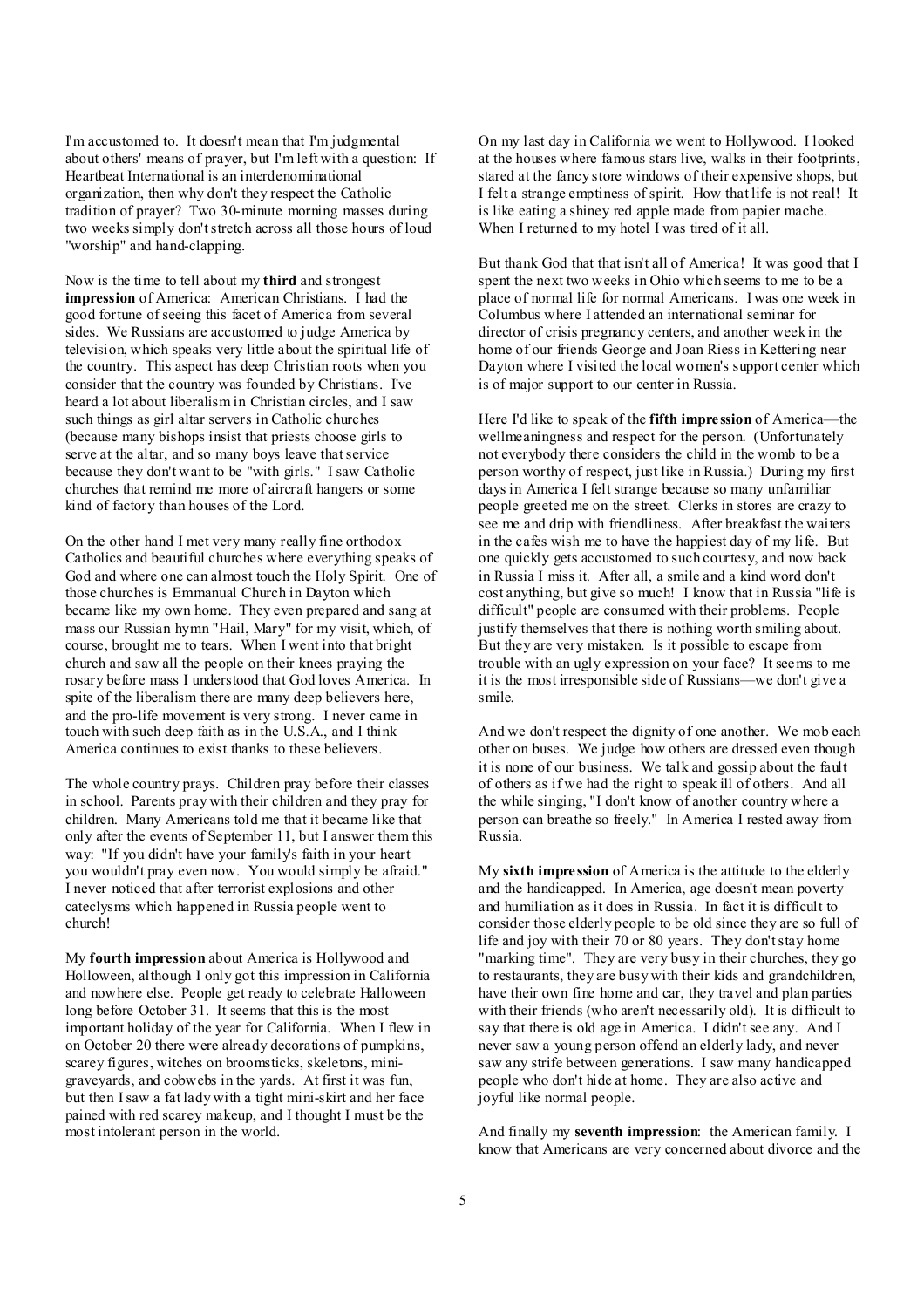absence of fathers in the home. But their problems can't be compared to Russia where three fourths of all marriages end in divorce soon after the wedding and where one can hardly find a father in a family. The American family had a very favorable impression one me. Fathers play with their kids. Husbands and wives kindly and respectfully refer to one another. There are walls of family pictures in every home. There are family holidays and traditions.

Maybe I can say that this trip was like marriage preparation for me for the future. I lived with fine families. I saw what it meant to be a good wife. I saw that it was worth waiting for the right kind of relationship before I would choose my husband. I learned what a good relationship between siblings meant. I saw how parents need to teach responsibility to their children. I saw how a good family must participate in the life of society, and not merely live in the shadows of their home. (Yes, I saw counterexamples in Russia, and how can young couples build their future on such counterexamples?) I participated in such family events as cooking Christmas candy with George and Joan and their kids and grandkids, where there was lots of fun and powdered sugar everywhere.

I don't know how those three weeks will change my life. But my worldview has changed a lot. Somebody jokingly said to me, "So, you are now an American!" No, I'm not American—I'm Russian, and I love Russia and Vladivostok very much. But I also love and believe in America. The American people don't even realize their mission. All the good things they have achieved, that deep belief in God, and their experience of how t build a real democratic government where everything is done with respect to the person—that they have to give to other peoples.

I am grateful to God and to the Virgin Mary for the gift they gave me, and am awaiting a continuation of miracles.



*Kristina is famous for her cakes—this one for Fr Dan's birthday.* 

**Remember "Mary Mother of God Mission Society" in your will.** 

### **News Notes**

#### *by V Rev Myron Effing, C.J.D.*

• On June 28 Fr Frederico Gonzalez-Fierro Botas, S.J., 59, died after being in a one-car accident on the highway near Michaelovka, Primorsky Krai, a two hour's drive from Vladivostok. He was riding in the back seat of our car with Fr Evgenie Peregudov and two seminarians. They were on their way to say mass for our pilgrims who were walking from the city of Ussurisk to the Arsenyev. The freak accident occurred when the car spun out of control after cresting a small knoll. hitting the shoulder, and then rolling over several times at the side of the road. The other three passengers were not hurt and walked away from the accident. Our car was a total loss.

 Fr Frederico was on a tour of all the Catholic churches of Russia, having come to us from Irkutsk and was planning to leave for Yakutia. He was born in Spain, and was serving as professor of the College of St Thomas in Moscow. He wrote articles for a Spanish newspaper about the Church in Russia. He was very excited about our work, and was anxious to write about all he had seen. God seems to have had other plans. Eternal Rest grant to him, O Lord!

• We just opened a Women's Support Center at St Joseph's parish in Second River, but that is not all. It seems that it will be the first center to have a telephone! So CARITAS is already doing advertising, using the parish telephone as a "hotline". People can call from anywhere in the city, and the St Joseph's Center can refer women to the Women's Support Center closest to their home. Sort of an unexpected step forward.

• Wonderful news from the Leaflet Missal Company in St Paul, Minnesota. They have decided to include our Christmas CD produced by our Vladivostok parish in their Christmas catalog! Look for it, and please buy it! You will hear the wonderful quality of our Christmas concert of 2001 with the Regina Angelorum Ensemble, the Catholic Concert Choir of Vladivostok, and the Ephipany Organ.

• Renovation is rapidly proceeding on the five-room apartment that we bought for the first location of St Joseph's Parish in Second River. Orthodox priest Fr Valerie is coordinating the work of parish volunteers and professional builders who are making the necessary changes, which include removing some walls to make a chapel, moving the kitchen to the other end of the apartment, making a new entrance on the street level, doubling the restroom, and making an altar and tabernacle. Meanwhile the city is telling us that land is fast disappearing in that part of the city, so if we will want to have a church some day in that area, we must buy land now. Benefactors, this is your chance!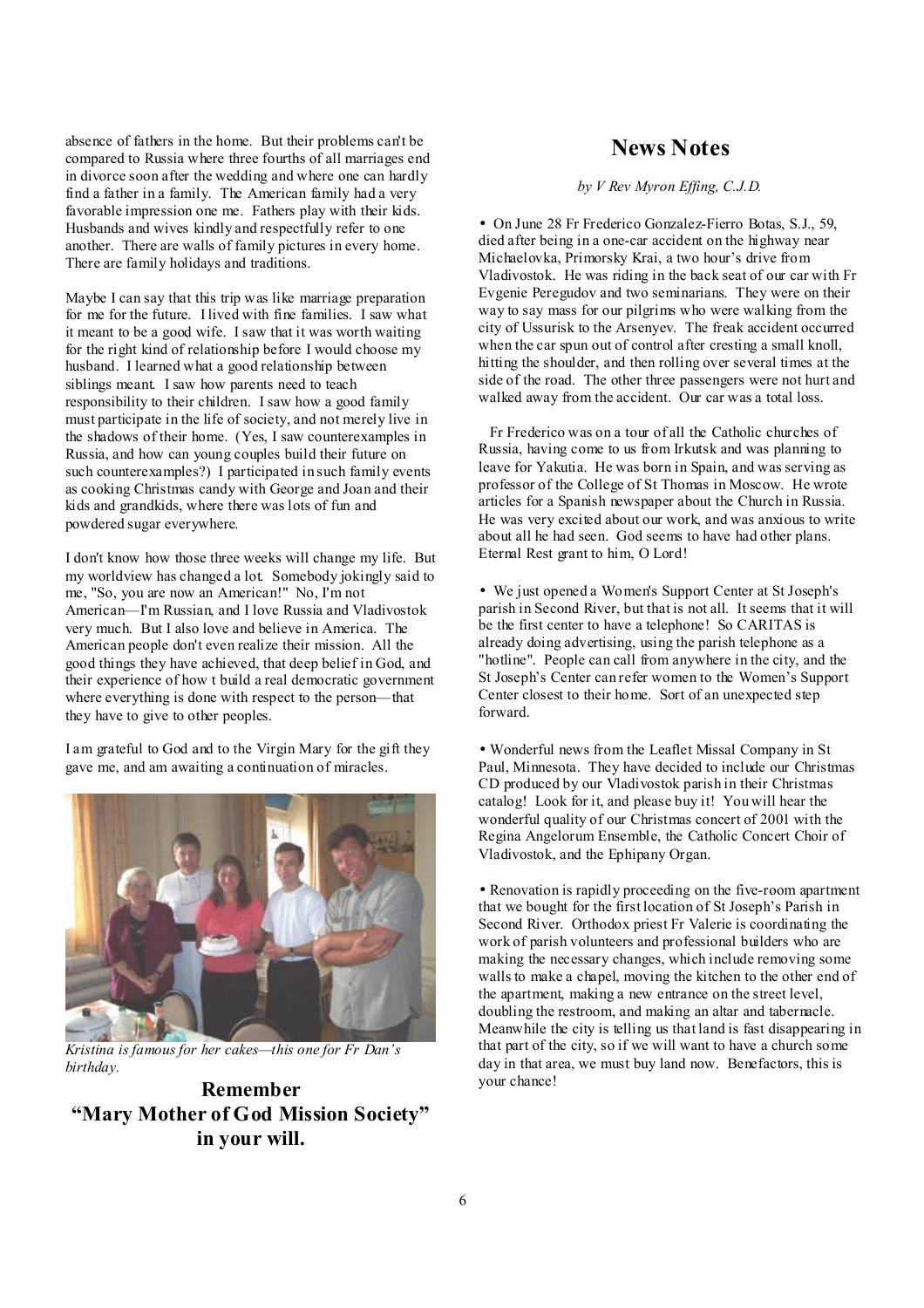

# **Mary Mother of God Mission Society Reviving the Catholic Church in Eastern Russia**

#### Dear

#### **Board**

Chairman David Sonnen

Most Rev. Jerzy. Mazur, SVD, DD

Most Rev. Donald Montrose, DD

Rev. Bernard Reiser

Rev. Joseph Fessio, SJ

Rev. Benedict Groeschel,CFR

Deacon Paul M. Weyrich

Hon. Donald Wozniak

M. Jean Stepan, OCDS

Terrence Kopp

#### **Officers**

President V.Rev. Myron Effing, CJD

> Vice President Rev. Richard Wey

Chief Financial Officer Rev. Daniel Maurer, CJD

> **Secretary** Laurie Murphy

National Coordinator Sandra Sonnen

I would like to introduce a mission society to you that I am acquainted with, Mary Mother of God Mission Society.

It is a registered 501(c)3 non-profit corporation in the state of Minnesota. The society assists American priests and their parishes in Vladivostok and other cities of Far Eastern Russia. All contributions are tax deductible.

We would hope you might suggest this mission to clients interested in charitable gift giving.

Polish people started the Vladivostok parish in Russia in the 1800's. Now it has many other European and Asian members as well.

Please do not hesitate to contact me for more information. Please visit their web site as well: [<http://www.vladmission.org>](http://www.vladmission.org>)

Thank you,

God love you and your family,